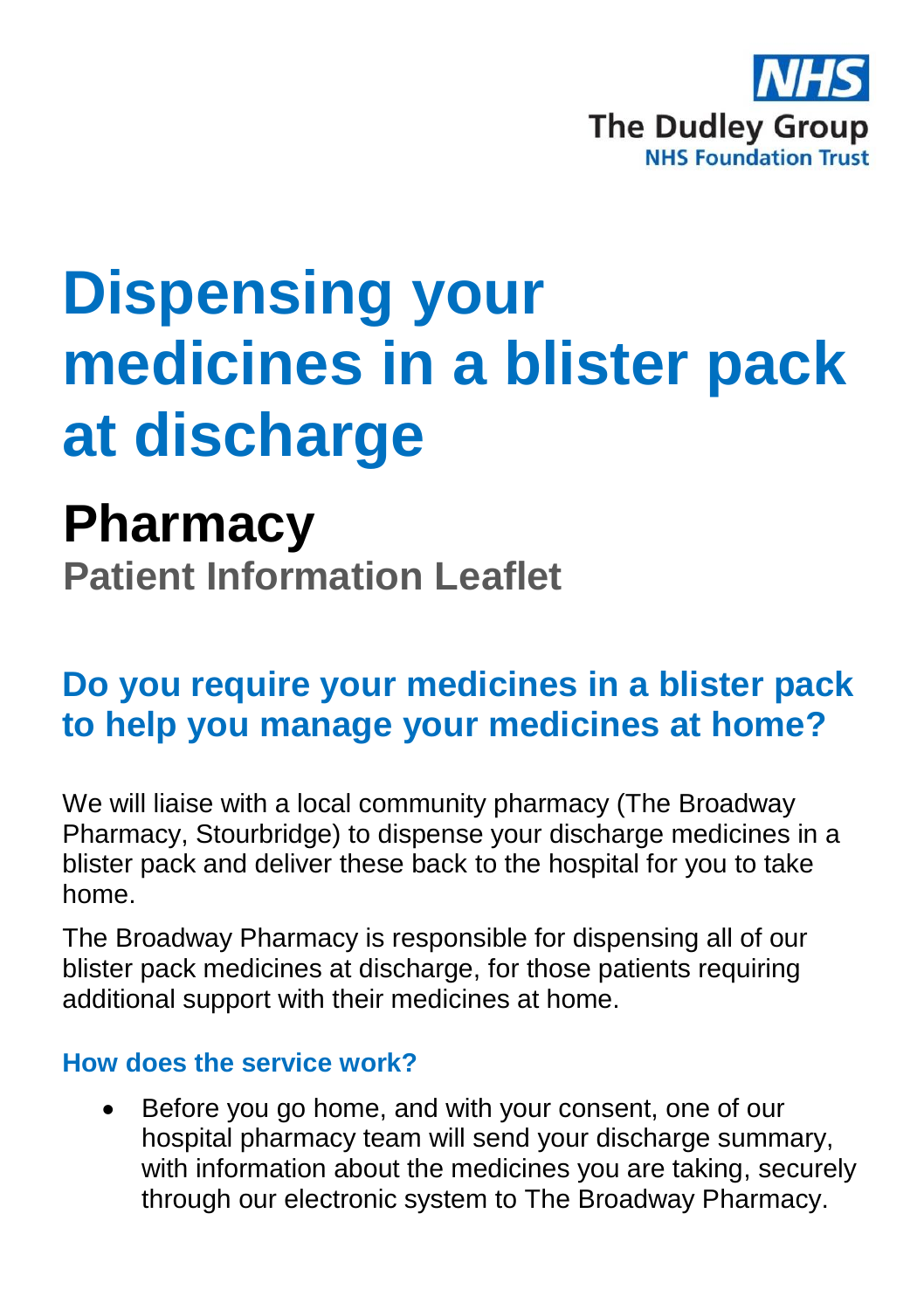- Our team will make sure The Broadway Pharmacy have all the details they need to dispense your prescription in a Medi-Dose (compliance aid).
- In order to provide you with your medication. The Broadway Pharmacy may need to access your Summary Care Record (SCR). Access to SCR information means that the care provided is safer, reducing the risk of prescribing errors. It also helps avoid delays to your care.
- Once you are home, The Broadway Pharmacy will contact you to discuss any queries you may have regarding your medicines. If your medicines have changed, or if you feel additional support would be helpful, The Broadway Pharmacy will provide you with ongoing support.
- In the meantime, if you have any concerns, please do not hesitate to call them on 01384 377871.

#### **Other pharmacy services**

The Broadway Pharmacy can also provide advice on

- Coping with any changes to your medication.
- Side effects.
- Answering any queries you may have.
- Returning any stopped or out of date medicines to the pharmacy.
- Advice on healthy living.
- Advice on treating common illnesses.
- Help with stopping smoking.

This leaflet has been written in collaboration with